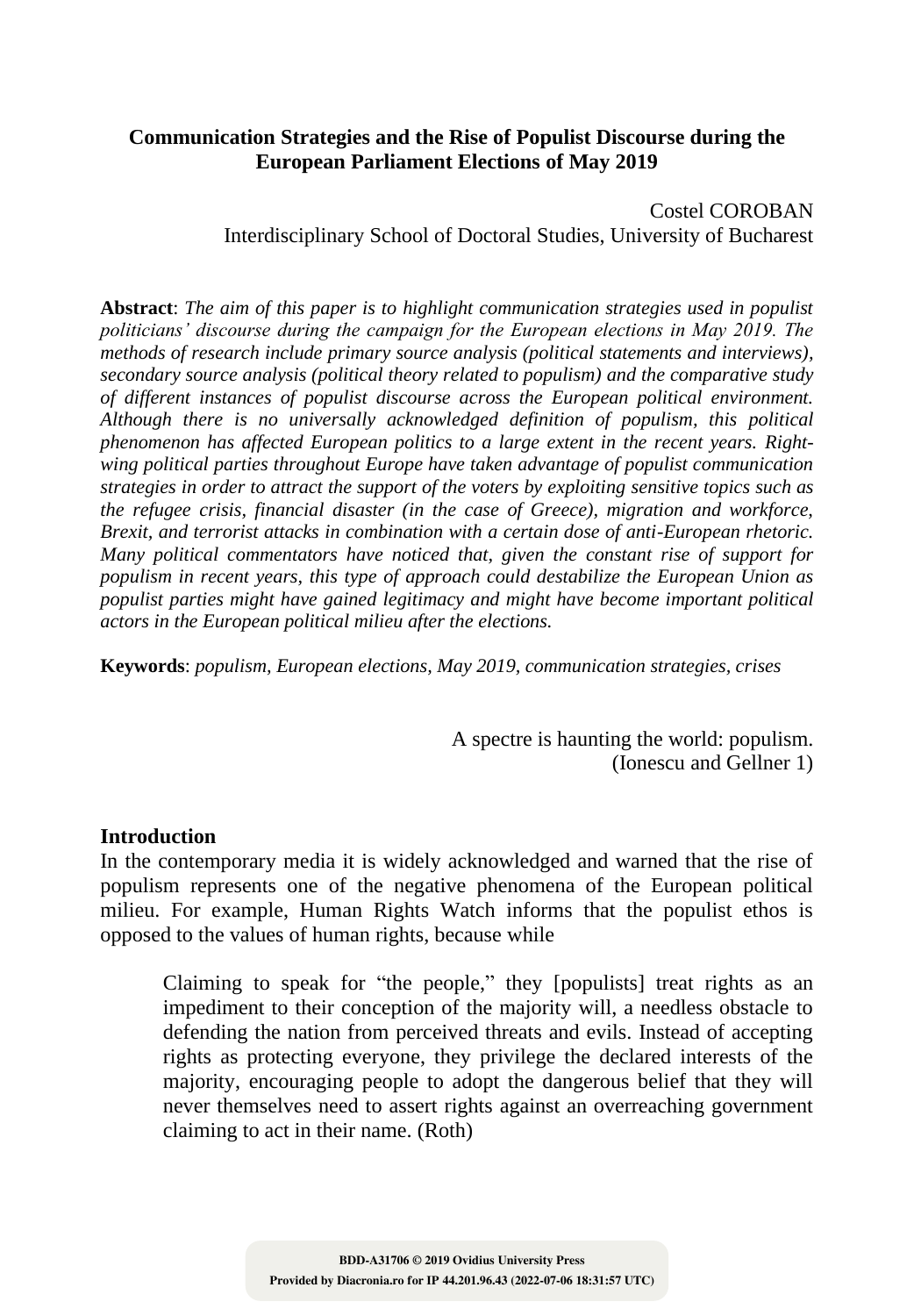Similarly, former U.S. President Barrack Obama had warned in the summer of 2018 that the rise of populist movements is leading to a worldwide escalation of "politics of fear and resentment and retrenchment" (qtd. in Baker).

On the other hand, the large number of op-eds and NGO reports dealing with the populist threat have also created the feeling that, just as in the case of an "imagined threat", populism would not really exist as a real political phenomenon, but only as a set of political practices, movements and attitudes that political centrists fear may oust them out of power, and therefore the centrist establishment want the citizens to fear and reject populism (Baker).

Europe, just like the rest of the world, is facing a crisis of democracy (Munteanu) exacerbated by the rise of nationalism and populism. Under such circumstances and given the importance of the European Parliament elections (whose decisions have direct legal effect in 28 sovereign nations), important problems for the future of the European construction stand in the balance: Will the European Parliament continue to function as a defender of liberal and democratic values in Europe? Will campaigns based on spreading fear and exploiting social tensions reward politicians with high offices (as in the case of Viktor Orbán in Hungary), and will the European Union be politically able to deny funding to "rogue" governments who have a bad record as regards the rule of law and human rights (Open Society Foundations).

### **The Political Context**

The results of the European Parliament elections make it difficult to provide clear answer as liberals and the greens have also gained ground following the May 2019 elections (which had the highest turnout in the last 20 years). Populists political parties have obtained the highest votes in the country in France (Marine Le Pen's National Rally 23.3%, 22 EMP seats), Italy (League-Salvini Premier 34.3%, 28 EMP seats), and the United Kingdom (Brexit Party 30.7%, 29 EMP seats).

Figure 1: Seats won by populists in the European Parliament. ENF = Europe of Nations and Freedom (Le Pen, Salvini); EFDD = Europe of Freedom and Direct Democracy (N. Farage, U.K.); ECR = European Conservatives and Reformists (Law and Justice, Poland). Source: Wisniewska and Ehrenberg-Shannon.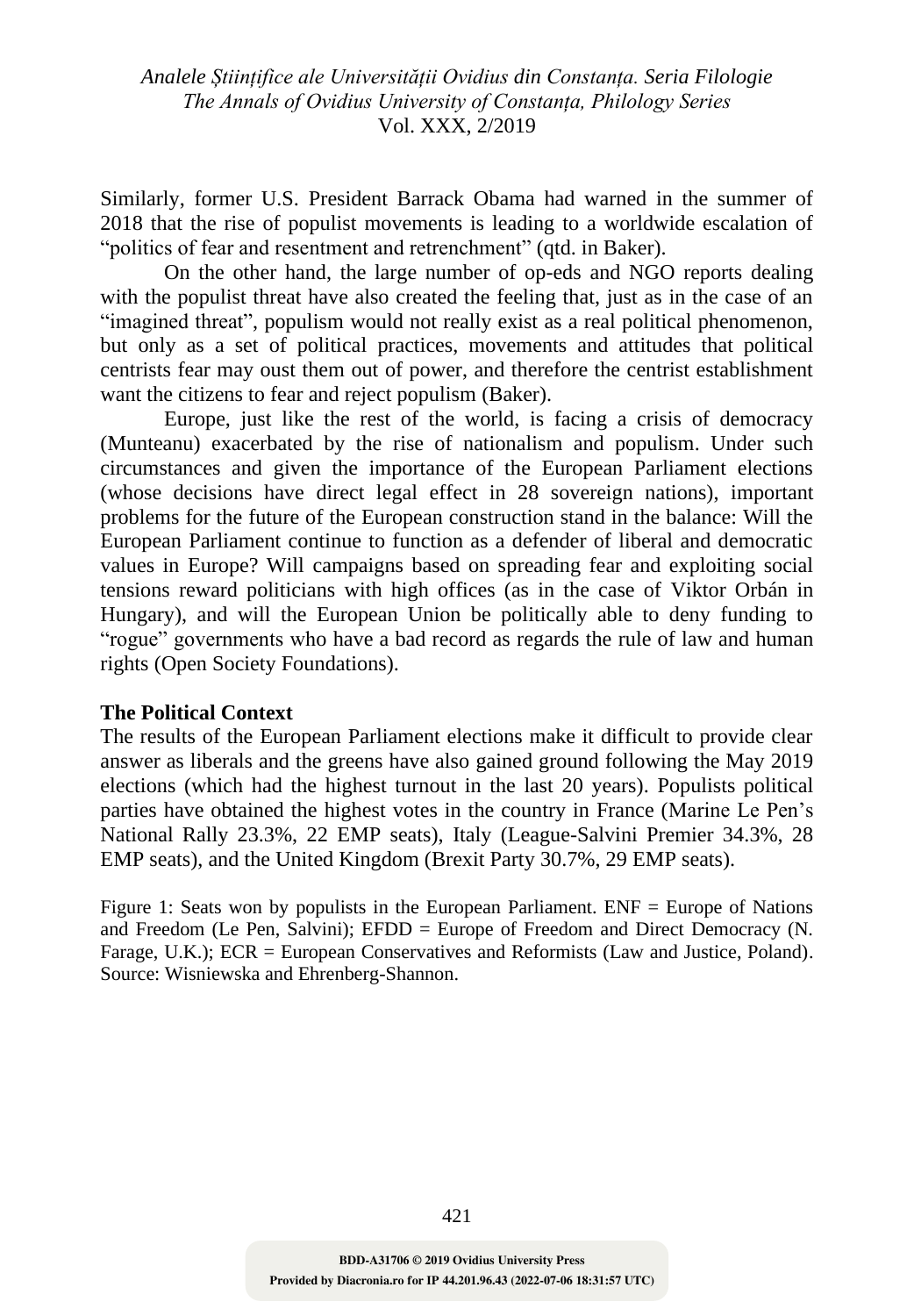

To be more precise, the results of the polls show that about one quarter of the electors voted for populism (up from one fifth in the previous legislature), while before the elections many political commentators were deploring a situation where one third of the votes would have been earned by Eurosceptic populists. According to Vox.com, Mabel Berzin, Professor of Sociology at Cornell University, commented that "They're neither a tidal wave of taking over nor have they gone away" (Kirby). The same publication warns about the disparaging agenda of the populists in the European Parliament: "these parties can agree on what they want to destroy — but not what they want to build" (Kirby).

### **Types of Populist Communication Strategies**

Before moving on to communication strategies that capitalize on crises used by populists during the electoral campaign and their importance, a few considerations should be provided on what it means to be a populist and which political parties or groups belong to this category. According to Jan-Werner Müller's seminal monograph, *What is Populism*? it is easier to define what populist are not according to which groups they declare themselves against. Thus, populists are necessarily but not exclusively *anti-elitist*, they consider that the establishment is working against the people and that anyone who criticizes the status quo can be counted as one of their own (e.g. Syriza in Greece, Bernie Sanders in the U.S.A.). Another feature of populism is *antipluralism*, a form of identity politics where it is believed that only a populist can truly represent the people and that their political enemies are morally corrupted. (For instance, Turkish President Recep Tayyip Erdoğan asked his fellow Turk critics during a rally: "Who are you? We are the people.")

In their political fantasy, populists consider that their voters represent the "true", "authentic" people. Whoever is not for them is against them and is excluded from this "community of the elect". As such, populists pose as being the only moral politicians and manifest *antidemocratic* tendencies, they do not seek to promote diversity and living together but foster division, conflict and polarization. Last, another feature of populist groups is their *inability to govern* because, by being anti-establishment, populists cancel themselves by default as soon as they are in power, and most of their initiatives can blocked by democratic checks and balances in countries where the rule of law is strong (in Hungary a new constitution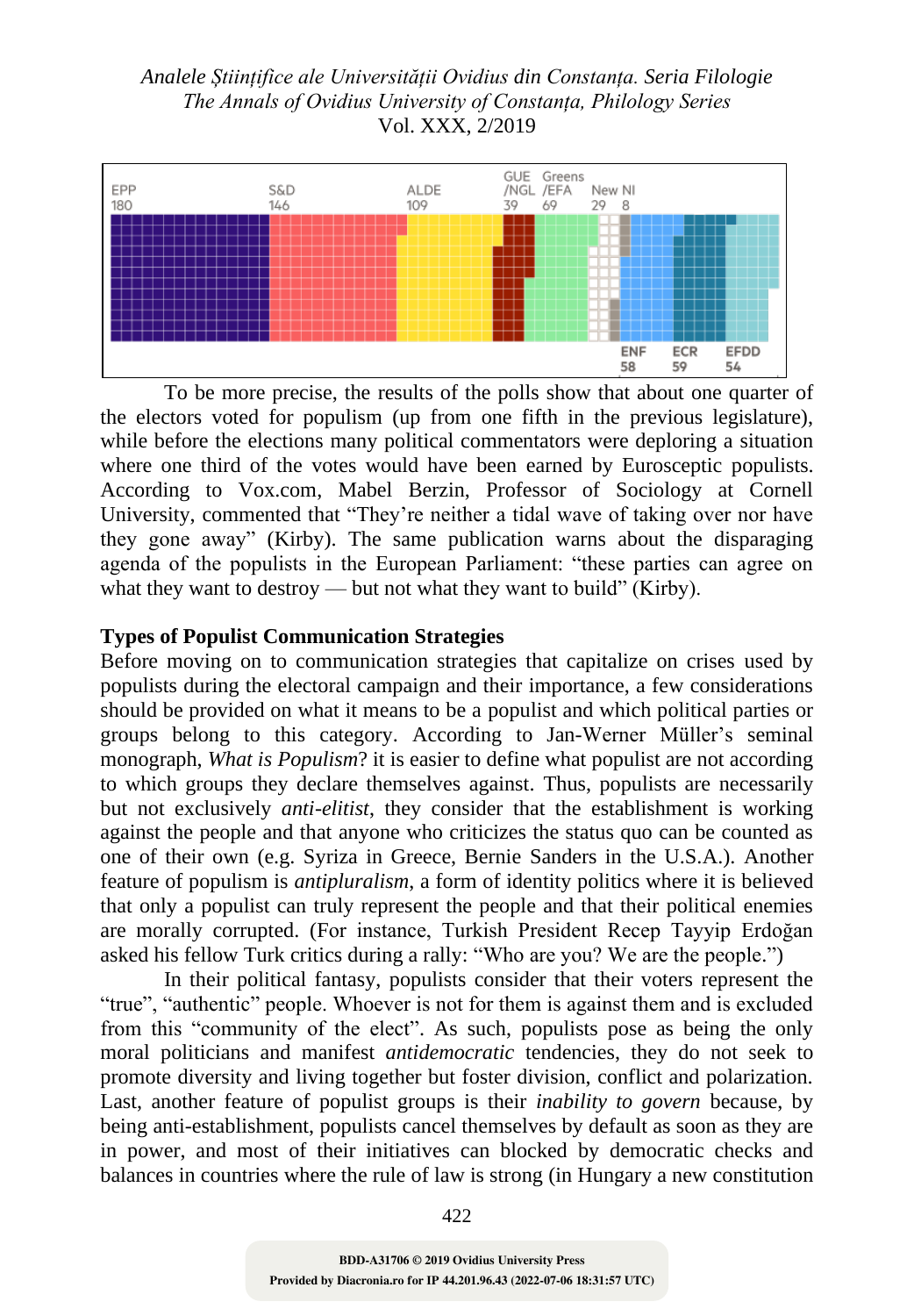was drafted by Fidesz in order to bypass the old checks and balances). Usually, populists will try to hijack the "corrupt" state apparatus through mass clientelism and corruption (Müller 2-10).

Returning to the topic of this article, an important question is how do populists take advantages of crises in their communication strategies and what such strategies were used during the May 2019 European Parliament elections and how could their impact be limited in the context of a desirable mediatic "ecology" in which citizens are best informed about the consequences of their vote, or of the implications of their abstention from voting.

The communication strategies used by populist politicians and political parties stem from the characteristics of populism that have been presented above. Most scholars, such as Müller, treat populism as a political ideology, while some other view it entirely as a communication style (Aalberg, Esser and Reinemann). This proves that, for populists, communication strategies and campaigns are quintessential for their mode of engaging in politics. Therefore, populism turns into "a communication frame that appeals to and identifies with the people, and pretends to speak in their name […] a conspicuous exhibition of closeness to (ordinary) citizens" (Jagers, Walgrave 32, qtd. in Nai 4).

Paul Taggart introduces the concept of "unpolitics" to explain how populism is different from a standard political ideology in the way it interacts with political power:

underlying populism as an ideology is a very profound and fundamental ambivalence about politics such that it implicitly celebrates or is drawn to unpolitics. In practice this means that populists will often, but not always, be pulled into narratives and ways of thinking associated with activities divergent from politics, namely war, religion and conspiracy theories […]. Populism tends to relish unsettling politics. Populism seeks unsettlements. (Taggart 85)

We have seen how the populist ideology, which represents the base of their communication strategy, is centered on three main issues: the people, the elites and restoring the sovereignty of the state, which according to them has been hijacked by the elites, back to the people (Müller). Wettstein et al. have categorized populist communication strategies based on these three main problems and according to whether the discourse is conflictive or advocative (see Figure 2). The same authors have made the observation that populist discourse tends to be conflictive towards the elites, which populists blame as being usurpers of state power, and advocative towards the people as a kind of "people-centrism" (Wettstein et al 47). Regarding the populists' desire to restore sovereignty to what they consider as the "true people", this entails both advocative ("more power to the people" demands) and conflictive (such as "take down the corrupt elites") discourse. The two mentioned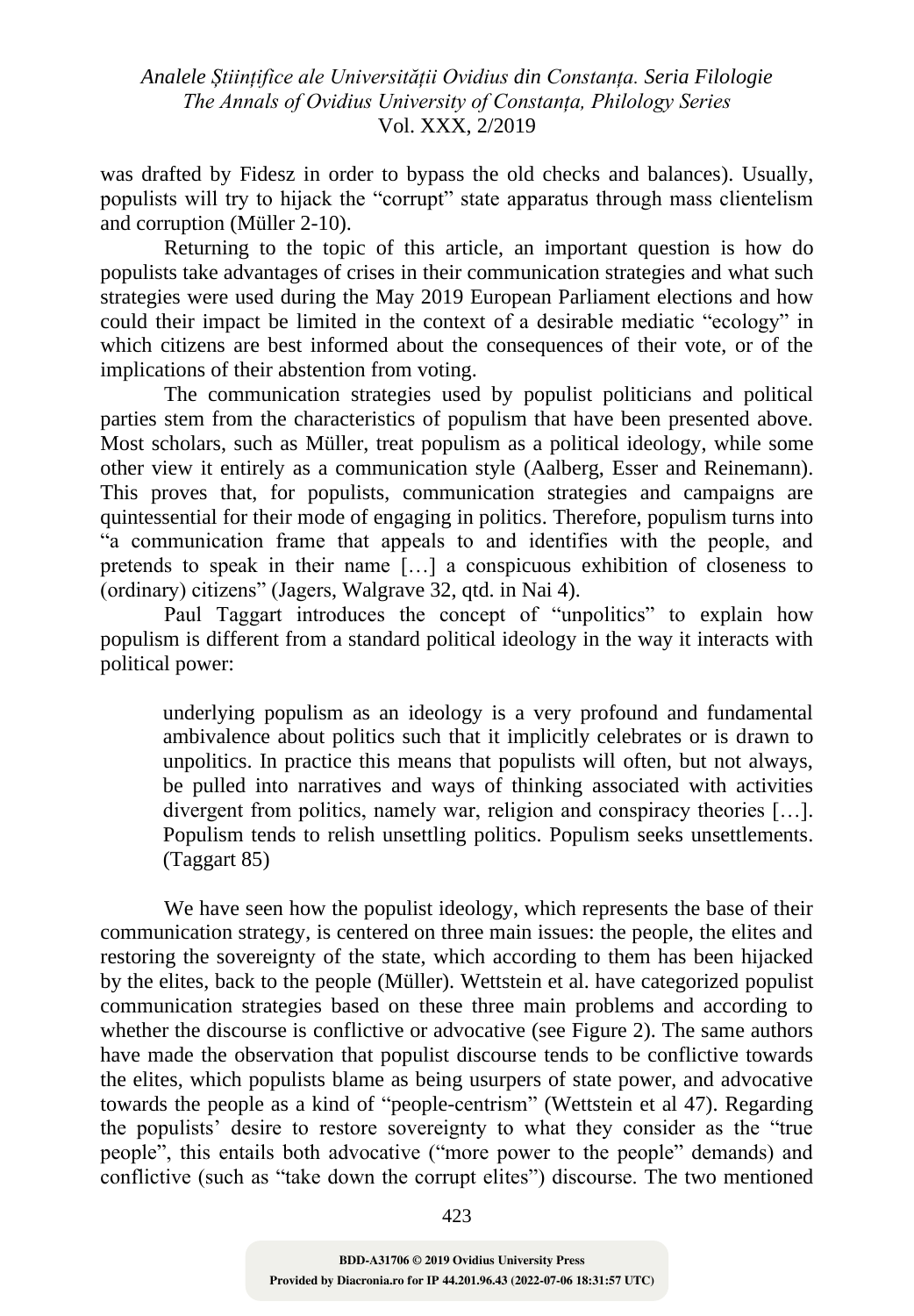examples represent two communication strategies used by populists (Wettstein et al 49).

The elite, in the two cases presented above, may refer to the justice system, established politicians or intellectuals, or international or supranational organizations, and by extension to anyone who would deny sovereignty to the people. As regards their opposition to the elites, populists manifest it by blaming the elite, by discrediting them and by saying that a large distance exists between the elite and the people (who, in the populist understanding of politics, cannot be truly represented by elected dignitaries although many populists themselves are elected representatives such as MPs). Thus, a populist commentator will attribute the blame for an unwanted event (e.g. the immigration crisis) to an elite actor (which could even be an occult organization) and accuse him/her of following a secret agenda. They would also accuse established politicians of incompetence, corruption, irresponsibility and would highlight their negative character traits in what is called "mudslinging" or "schlammschacht" (Wettstein et al 51).

In people-centrism, a common communication strategy, according to Wettstein et al. is the exclusion of certain actors from the group of "the true people". For example, those who, in populist ideology, are not considered part of the people could be immigrants taking advantage of social welfare or CEOs of multinational companies which have political interests which oppose those of the public. Conversely, those who they consider to be "the real people" are always virtuous, good and blameless. They are superior, of unstained reputation and are always guided by a moral common sense.

A strategy of the populists is to reassert and attest their closeness to the people. That is why populist political actors strive to appear to be part of the ordinary people and to appear to work as close to the public as possible. For populist leaders it is quintessential that they are perceived as hailing from the ordinary folk, therefore this is their greatest political challenge (Wettstein et al 49), given the fact that most of them like, for instance, Viktor Orbán, are actually career politicians.

Emphasizing the people's virtues and achievements represents another populist communication strategy. More so, as part of their people-centrism, populist politicians will exclude as well as include different actors from the body of the people in their discourse (Wettstein et al 50).

To sum up, the populist communication strategies identified by Wettstein et al. in their seminal study consist in: asking for more power for the people, claiming that the corrupt elite should be deposed from power, blaming the elite for any negative occurrences or events, discrediting the elite (mudslinging), claiming there is a great distance between the elite and the people, claiming to belong to the ordinary folk, praising the people's common sense, merits and accomplishments, and excluding/including actors from/in the "true people".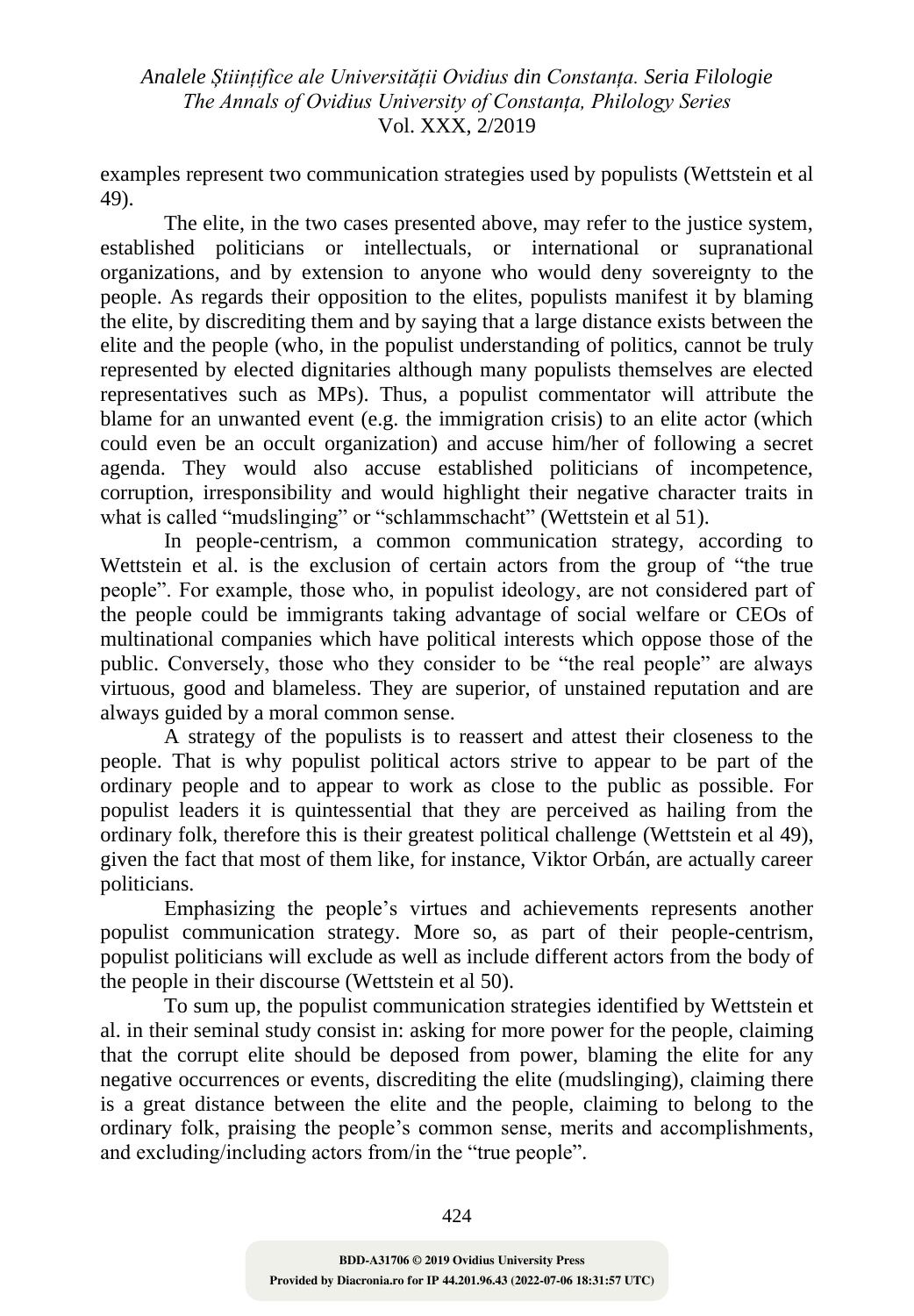Figure 2: Categorization of populist communication strategies and attitudes according to its conflictive or advocative character. Source: Wettstein et al. 52.

|             |                          | Communication                                                                                                                                                         | Attitude                                                                                             |
|-------------|--------------------------|-----------------------------------------------------------------------------------------------------------------------------------------------------------------------|------------------------------------------------------------------------------------------------------|
| Conflictive | Anti-Elitism             | Discrediting the Elite<br>۰<br><b>Blaming the Elite</b><br>۰<br>Excluding the Elite from the People<br>$\bullet$                                                      | • Negative Attitude toward the Elite<br>• Blaming the Elite                                          |
|             | Restoring<br>Sovereignty | Denying Power to the Elite                                                                                                                                            | Desire for More Power for the<br>People at the Expense of the Elite                                  |
| Advocative  |                          | Demanding Power for the People<br>۰                                                                                                                                   |                                                                                                      |
|             | People-Centrism          | • Stressing Virtues of the People<br>• Praising Achievements of the<br>People<br>Stating a Monolithic People<br>$\bullet$<br>Demonstrating Closeness to the<br>People | • Positive Attitude toward the People<br>• Perception of a Homogeneous /<br><b>Monolithic People</b> |

# **The Negativity of Populist Discourse**

After reviewing the types of communication strategies used by populists, it is important to refer to a general feature of their actions, which consists in breaking the rules and ignoring moral standards, through aggressive and negative comments. According to Alessandro Nai, "there seems to be a shared opinion that populists have a political style based on provocations, offensive language, aggressiveness, and negative emotionality" (2018). This negativistic approach to communication comes from their interest in grabbing the attention of the voters in political settings where the public is usually bored by conventional politics. Therefore, populist candidates would use a theatrical, bombastic style, and would not shy away from launching aggressive and harsh campaigns. According to several scholars, such an approach to politics does not only increase their public notoriety but it also provokes apathy and disinterest towards politics among the population. The more segments of the populace lose interest in politics and abstain from voting, the greater the success of the populists (Nai 4).

The aggressive and harsh communication campaigns of the populists include, on the one hand, policy (or issue-based) attacks and on the other hand, character (person-based) attacks. The former refers to attacks on an opponent's policy or plan, while the latter consists in pointing out flaws in the opponent's character, behavior or personality. Personal attacks are more controversial than policy attacks; they bring more electoral advantages but at the same time carry a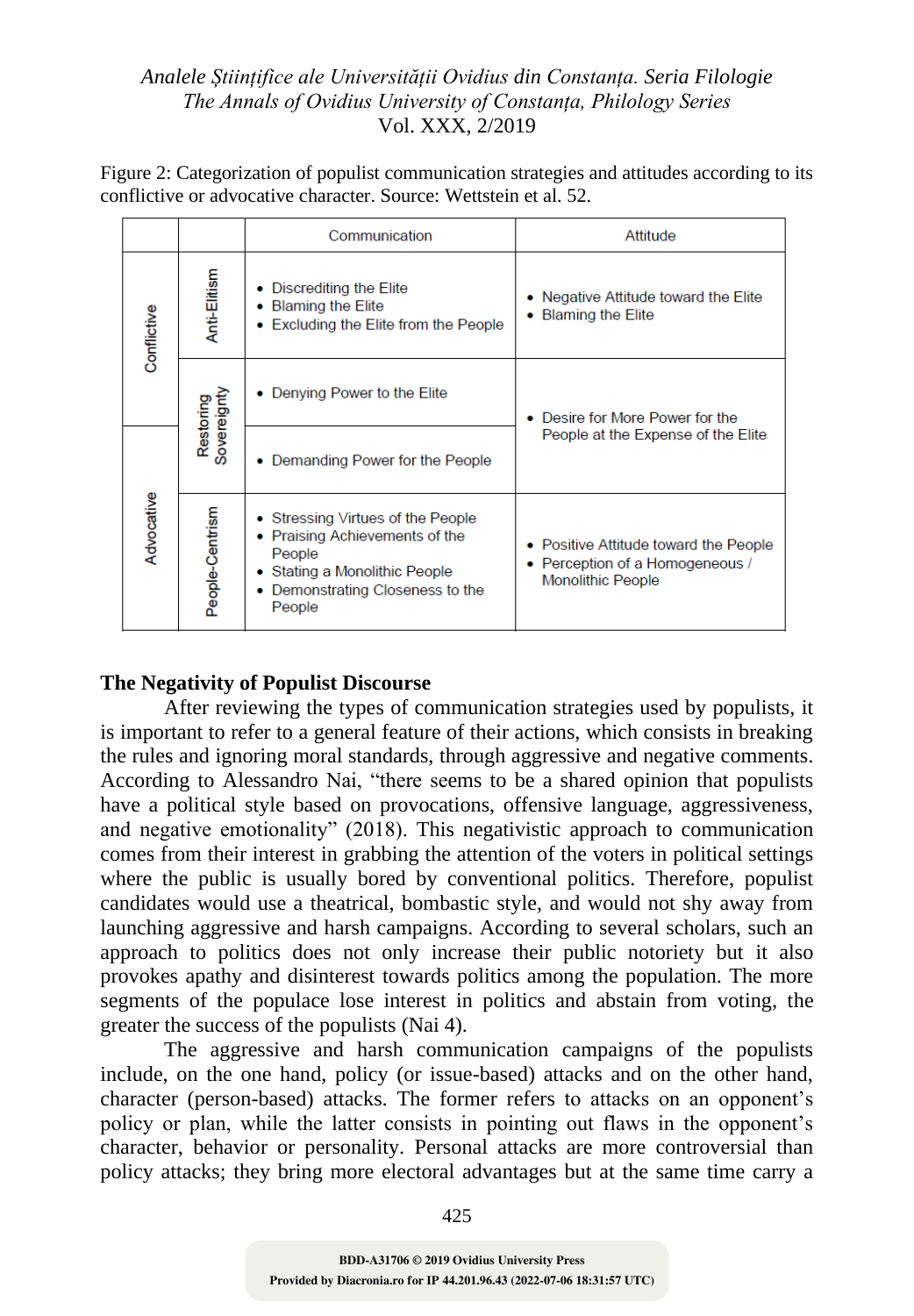greater risk of backlash compared to policy criticism, while leading to more political nonparticipation and apathy among voters (Nai 5). It seems that candidates who have a little to lose, or are already facing the prospect of political defeat, are more inclined to negative communication strategies, which carry the greatest risk of backlash (Nai 6).

According to previous research, there is a stark difference in terms of the negativity of discourse between populists and their non-populist political competitors. Nai points out that "populist communicate through campaigns that are 15% more negative, and contain 11% more character attacks and 8% more fear messages than campaigns of non-populist "mainstream" candidates" (Nai 22).

The reasoning behind this negativism is that scandalous information, personal attacks and panic inducing theories have more attention-grabbing power compared to positive or neutral campaigning. Hugely controversial topics such as immigration issues or national debt are discussed almost exclusively in an irrational, emotional manner. Accordin to Haller, "Populists often pursue the communicative strategy to scandalize such political conflicts" (2016). The same political commentator categorizes the types of scandal employed in populist communicational strategies into three types: original scandals, the use of a scandal atmosphere and intentional self-scandalization. First, in the case of original scandals, populists take advantage of existing scandals in which politicians who are in power are involved in order to draw attention to the weakness and corruption of the established political system. Second, during crisis situations, populists exploit any grievance towards those in power and seek to construct an atmosphere in which they can use their "us versus them" rhetoric. A communicative situation in which there are two opposing "groups" or "camps" can be very vulnerable to an emotional discourse, which is an advantage for populist politicians (Haller). An example of crisis situation is the debate regarding immigration in Germany; one side claims that the government is harming the country through its immigration policies, while the rest points to the advantages provided by immigration and to the responsibility to offer humanitarian aid to those in need (Spiegel Online). Third, intentional self-scandalization refers to the repeated or reinforced breaking of moral rules/taboos by political actors in order to attract the attention of the media and the public in order to obtain popularity (Haller).

This intentional fabrication of scandals appears to be one of the favourite strategies used by populist politicians on social media. Some examples consisting in Facebook posts of Italian politicians are revelatory. For example, Matteo Salvini, currently Deputy Prime Minister and Minister of the Interior in Italy, wrote a post on 1 March 2017 supporting "chemical castration for paedophiles and rapists, whether Italian or foreign, as in many civilised countries: you do it once and you'll never do it again!", or declared "abolish the offence of excessive self-defence: if you come into my house, I will kill you before you can attack me!". He also used the occasion of Women's Day to say that "Women's Day is only a manifestation of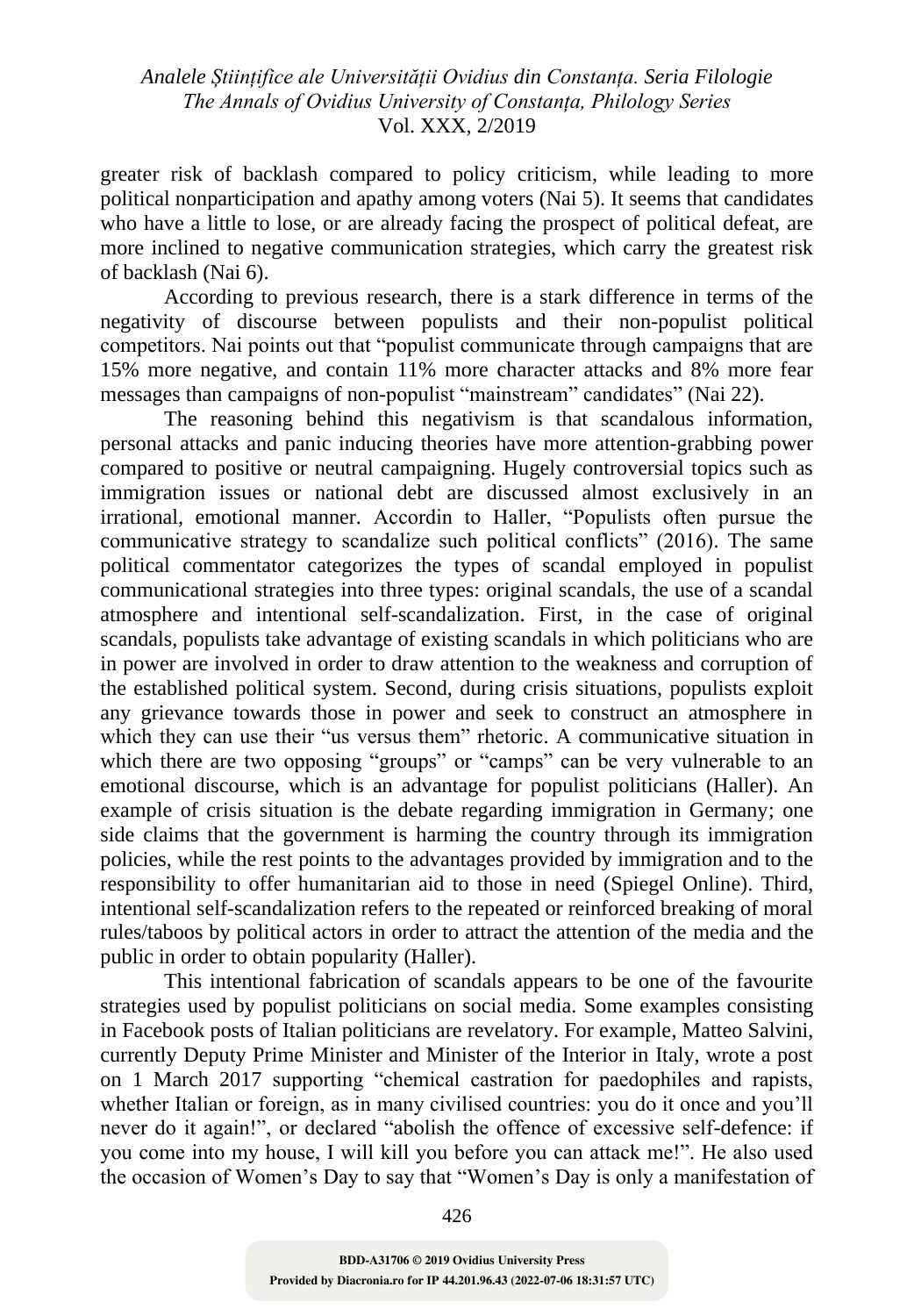hypocrisy if SERIOUS LAWS are not enacted; certain BEASTS have to go to PRISON (and throw away the key!)" (Mazzoleni and Bracciale 6).

The mechanism of this communication strategy relies on a vicious circle which eventually monopolizes the agenda of public debate: a politician or a group makes a highly controversial statement, which is immediately picked up and propagated by the media. If the statement has been "scandalous" enough then a public debate ensues between opponents and supporters of the "self-scandalizer." The issue becomes more and more accessible to the public and, consequently, the originator of the issue wins in terms of popularity (Haller). A practical issue related to the vicious circle of "self-scandalization" described above is how should journalists deal with such provocations, considering that any mentioning of the scandal only contributes to its success (Haller).

#### **The Electoral Campaign in Germany, France and Italy**

Turning now to the analysis of some prevalent communication strategies during the European Parliament Elections of May 2019, a comparative method will be used. Discourse is used by political actors in order to challenge, approve, legitimize and reproduce power relations in society (Tocia 127), as well as in the purpose of influencing voters during political campaigns. We propose a qualitative study of press releases and of the media coverage of political statements issued by populist actors in European countries where populists have gained the most EMP seats. The exclusive investigation of social media data is currently not included in our analysis but remains a possible project for further study. One reason for this is that, according to some commentators, social media campaigns have a limited effect on electoral campaigns. Populists are generally present on social media platforms such a Facebook and Twitter and one of the reasons why they prefer digital communication is because it allows them to bypass the filter of traditional media. For example, in Germany the press officer of Alternative for Germany stated that for them "social media are important, however, their influence on the elections is not measurable" (Grieshaber).

In Germany, the Alternative for Germany (AfD) was from its early stages a Eurosceptic party. It has promoted stricter anti-immigration policies, taking advantage of the voters' anxieties over the influence of Islam and even ignored decades-old anti-Nazi taboos. It enjoyed an increase in popularity as Germany allowed in over a million undocumented migrants to settle in the country (BBC News). At a party congress held between 12-13 January 2019 the leaders of AfD have made statements that set the tone for their electoral campaign. The party's cochair, Alexander Galand, stated that his party does not intend to clearly support a "Dexit" as it could have unpredictable consequences but maintained it as a threat if the EU is not reformed according to their vision: "Whoever toys with the idea of a Dexit, also needs to ask themselves if this not a utopia and should we be more realistic" (DW). Nevertheless, AfD's leader criticized the EU as a "corrupt,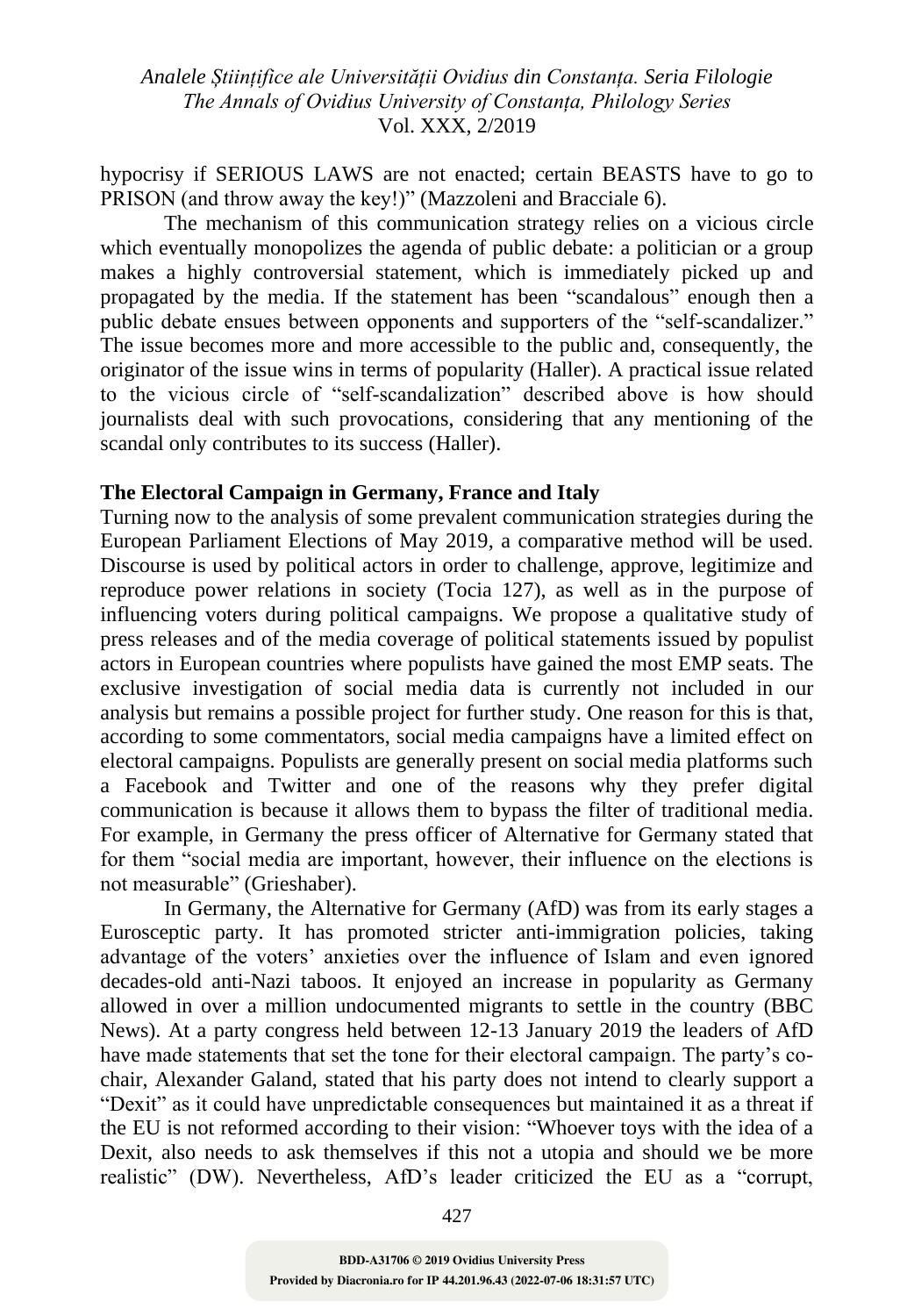bloated, undemocratic and latently totalitarian apparatus", calling for a "new European economic community and community of interests" (Schulz).

On the same tone, AfD leaders called for the dissolution of the European Parliament based on their opinion that since the EU is not a state it should not need a legislative body: "We see nation-states as having the exclusive competence to make laws" (DW). It was also added that "This means the natural decision maker in the European Union that we have in mind is the Council and not the Parliament" (Schulz) with the clarification that "We don't need to abolish the EU, but bring it back to its sensible core" (DW). Several politicians have commented on the irony of the situation where the AfD proposed candidates for the same European Parliament whose dissolution they were calling for. Bundestag vice-president Alexander Lambsdorff said that "The AfD wants to abolish the European Parliament — completely! But they still want to put forward candidates. For a parliament that you want to abolish?" (DW). Judging by these examples it seems that the communication strategy of the German AfD has shifted from the "exclude immigrants" type that they preponderantly used in the past to a new, anti-elitist "bring down the corrupt and dictatorial EU" type. This does not mean that Germany's populist party has given up trying to put an end to mass immigration as it remains one of their core demands (MacGregor), but it is clear that a different type of populist communication strategy has overtaken it as a priority. In the AfD's Manichean (good vs. evil) system of thought, the EU is identified with the corrupt elite supranational organization which is responsible for all of Germany's political problems and the only solutions are either its dismantling through the abolition of the European Parliament or a "Dexit".

In France, the EU is likewise blamed for immigration by the National Rally (NR, Rassemblement National), which opposes the political establishment in Brussels for the sake of, what they consider, a stronger France. Marine Le Pen, the leader of this party, is also keen on establishing political alliances with other populists such as the Dutch Geert Wilders (anti-Eu and anti-Islam), or with the Italian populists (BBC News). She considers the EU a failure in every way and told reporters that "I think Europe is moving toward a return of nation-states, and we're part of this great political movement supporting this shift" adding that "Our goal is to turn the EU into a cooperation among nations, and not this kind of European super state" (DW) since "One sees that the EU is adrift, that it has distanced itself from people, that it now works against people, after ignoring them in the past" (Marlowe). Furthermore, she attempted to reconcile and co-opt France's disgruntled protesters into the NR by saying "I don't consider the yellow vests a threat" (DW), as the popular movement is rooted in the same ideas as her party: "When I said there was great suffering in the country, that many people could not live decently even though they were working, that it was unjust, that whole swathes of the country were abandoned, that the state did not care about them, I was foretelling this gilets jaunes movement" (Marlowe). Still, Marine Le Pen is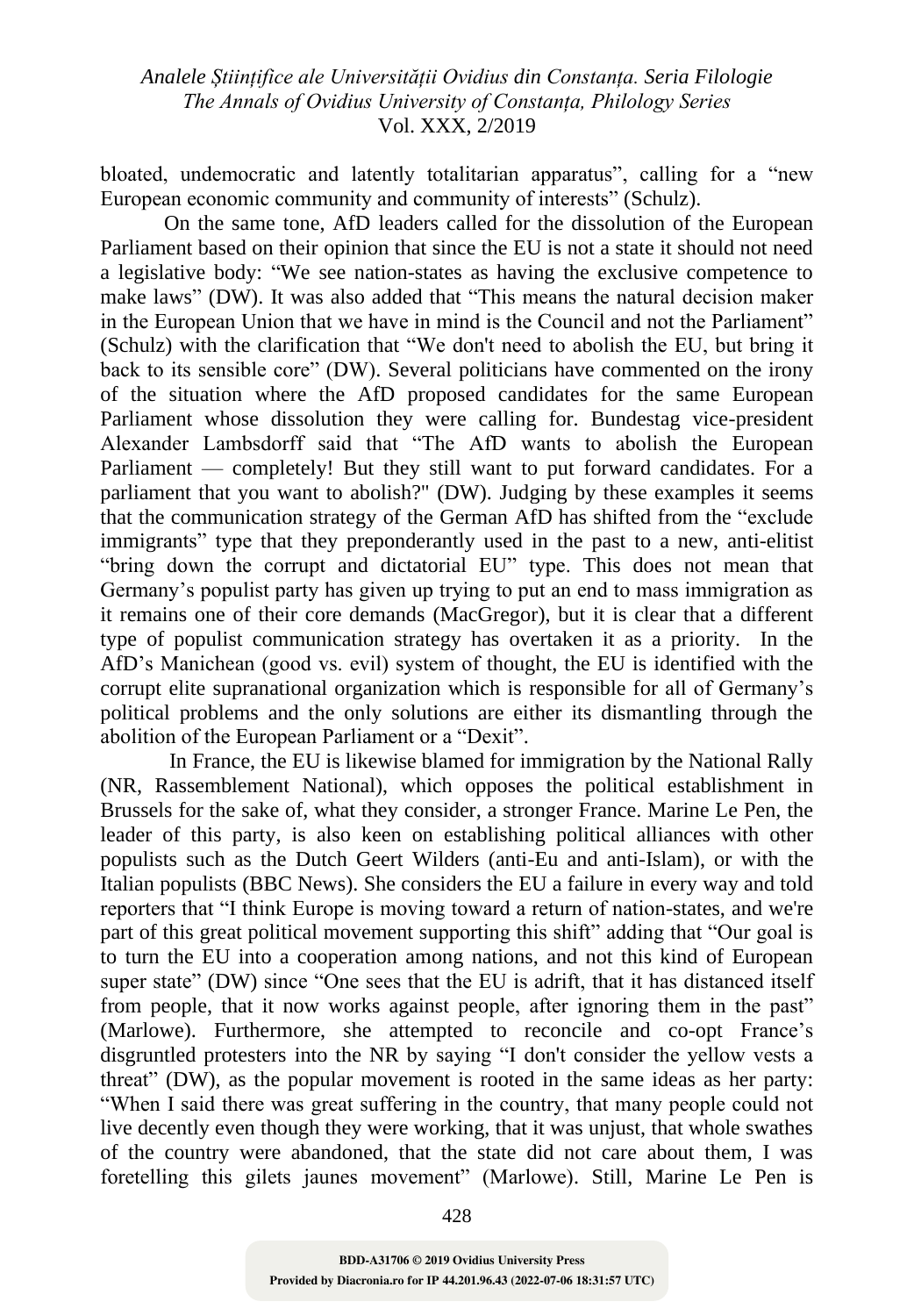cautious and she considers the gilets jaunes to be radical leftists: "For years and years, every time a social movement has emerged the extreme left has infiltrated it and brought violence" (Marlowe). The ambiguous relation of the NR vis-à-vis the yellow vests movements gives specificity to the communication strategies of the National Rally in France. Compared to the strategies deployed in the electoral campaigns in Germany or Italy, the French populists have awarded greater importance to a strategy of including a group (the yellow vests) into the people, possibly out of concern that if the gilets jaunes would run in the elections they would have to share the same electorate. Le Pen also refers to the yellow vests in most of her policy attacks and personal criticism of President Macron: "In the context of the healthy popular revolt of the yellow vests, this election offers a chance to end this crisis born of the intransigence and contempt ... of an incompetent president whose behavior is disturbing" (De Clercq).

The National Rally, through its leader, are staunch opponents of the Islamization as well as globalization, which they consider to be at war with their ideal of France: "The battle is now between nationalists and globalists" (De Clercq). According to Le Pen, "The threat is extremely grave in France, because radical Islam prospered here," and "It's an octopus with tentacles everywhere, in the [immigrant] neighbourhoods, the associations, the sports clubs. They're still financed from abroad, because no one has decided to eradicate radical Islam in this country" (Marlowe). French populists do not only oppose immigrants and the EU as an obsolete and oppressive institution, but in the same way as the AfD attacks Angela Merkel, Marine Le Pen says that President Emanuel Macron is out-of-touch with the people: "I told him that he cannot pretend to be a new and different president, that he cannot claim to represent a new world, if he reacts exactly like the old one" (Marlowe). The strategy of making the President, a political actor of the establishment, appear distanced from the ordinary folk is repeatedly used: "If Macron does not have the wisdom to go back to the people by dissolving parliament, then let the political arbitrage come from European elections" (De Clercq). More so, the leader of the NR attacks Macron's policies and uses generalizations to disguise personal attacks "in 18 months he has brought total chaos to France. He has brought violence and division, and he's sown chaos and division in Europe too. This man takes chaos everywhere he goes" (Marlowe). This kind of personal criticism seems civilized compared a comment from Manlio Di Stefano, Italian foreign affairs official and member of the Five Star Movement who asserted that Macron "suffers from small penis syndrome" (Marlowe).

In Italy the main populist formations are the Northern League (LN, Lega Nord) of Deputy Prime Minister Matteo Salvini and the Five Star Movement (M5S, MoVimento Cinque Stelle), which boasts a Eurosceptic reputation, has been at the forefront of attempts of unifying Europe's populist parties. Matteo Salvini has found common ground with Germany's AfD and France's National Rally, as well as with other populist groups such as the Danish People's Party, the Finns Party,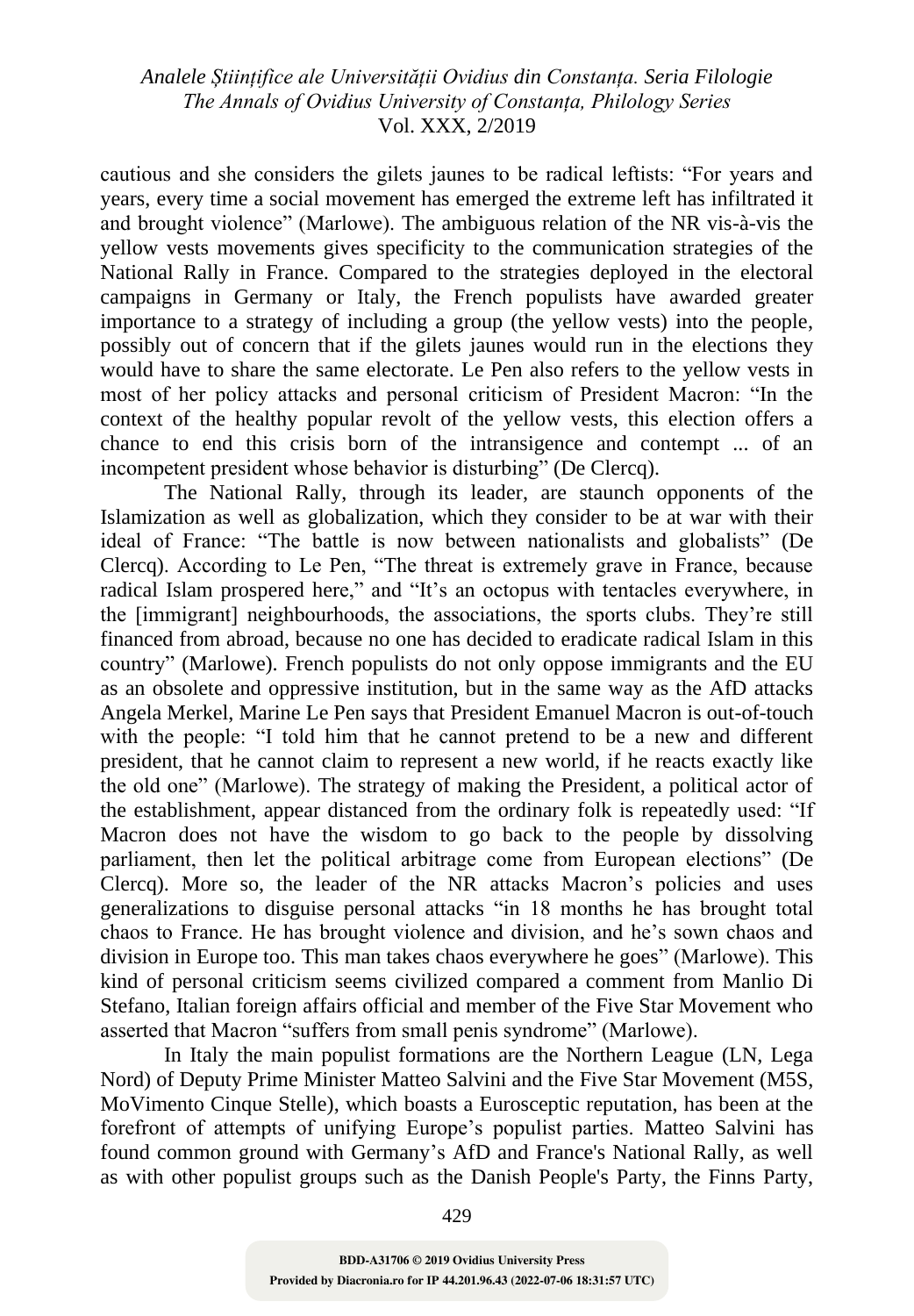Austria's Freedom Party and other similar political groups (BBC News). M5S came third in the elections (17%), blaming broad abstention compared with previous elections, and LN came first (34%), making Italy one of the few European countries where two populist parties are in competition. It is interesting to note that Matteo Salvini's is considered more hardline than M5S's Luigi di Maio. The leader of M5S expressed a kind of restrained populism by advocating for reforms at the level of EU institutions, more "solidarity and protection" as regards immigration, solutions for less corruption, more respect for a Europe of national identities and has called for direct democracy, which in his opinion is only possible at national level, and added that "We do not believe in the division into left and right. We believe in projects that we propose that will improve the quality of life of European citizens" (Kaczyński). Also, Francesco D'Uva, the leader of M5S deputies in the Italian parliament said that "We have no intention to exit the EU, and for this reason it would be best to avoid making statements that put at risk investor confidence" (Smith). Compared to these communication strategies, Salvini's are more radical and negativistic, and surprisingly loaded with religious references in an attempt to attract the large number of non-practicing Roman-Catholics in Italy. The League's leader considers that "For many Europeans, the EU (European Union) is a nightmare" and that, like a Saviour, he has the duty to "free the continent from the illegal occupation orchestrated in Brussels" (Gostoli). Regarding immigration, that "The goal is not to redistribute those who enter Europe clandestinely," but "to protect our borders and national identities" (Messia and Latza Nadeau). Salvini sees his movement as the only one that benefits from political vision, and claims that promoting fascist rhetoric is just a proof that they do not fear the past: "The difference is between those who look ahead, who talk about future and jobs and those who put the past on trial: They are afraid of the past because they don't have an idea for the future. We're building the future" (Gostoli). To sum up, the electoral campaign in Italy has shown that more radical communication strategies, based mainly on the exclusion of immigrants and on demonizing the EU attracted more voters, given the result of the elections.

Among other EU countries, Hungary, which is often seen as a hotbed of populism and anti-EU rhetoric by the media, has remained one of the greatest critics of Brussels through it prime-minister, Viktor Orbán, and through its second populist party, Jobbik. Hungarian populists have continued to openly disapprove of Europe's current liberal policies towards immigration, Muslims, and they have voiced support for preserving the Christians roots of Europe (BBC News). A special case is Austria, where the populist Austrian Freedom Party (FPÖ, established by an ex-Nazi and SS officer after World War 2) has been weakened by the Ibiza affair and has been forced out of the government coalition following public scandalization. Both the FPÖ and its ally, Chancellor Sebastian Kurz's Austrian People's Party (ÖVP), have expressed support for anti-Muslim policies and, a weeks before the European Parliament elections, have voted legislation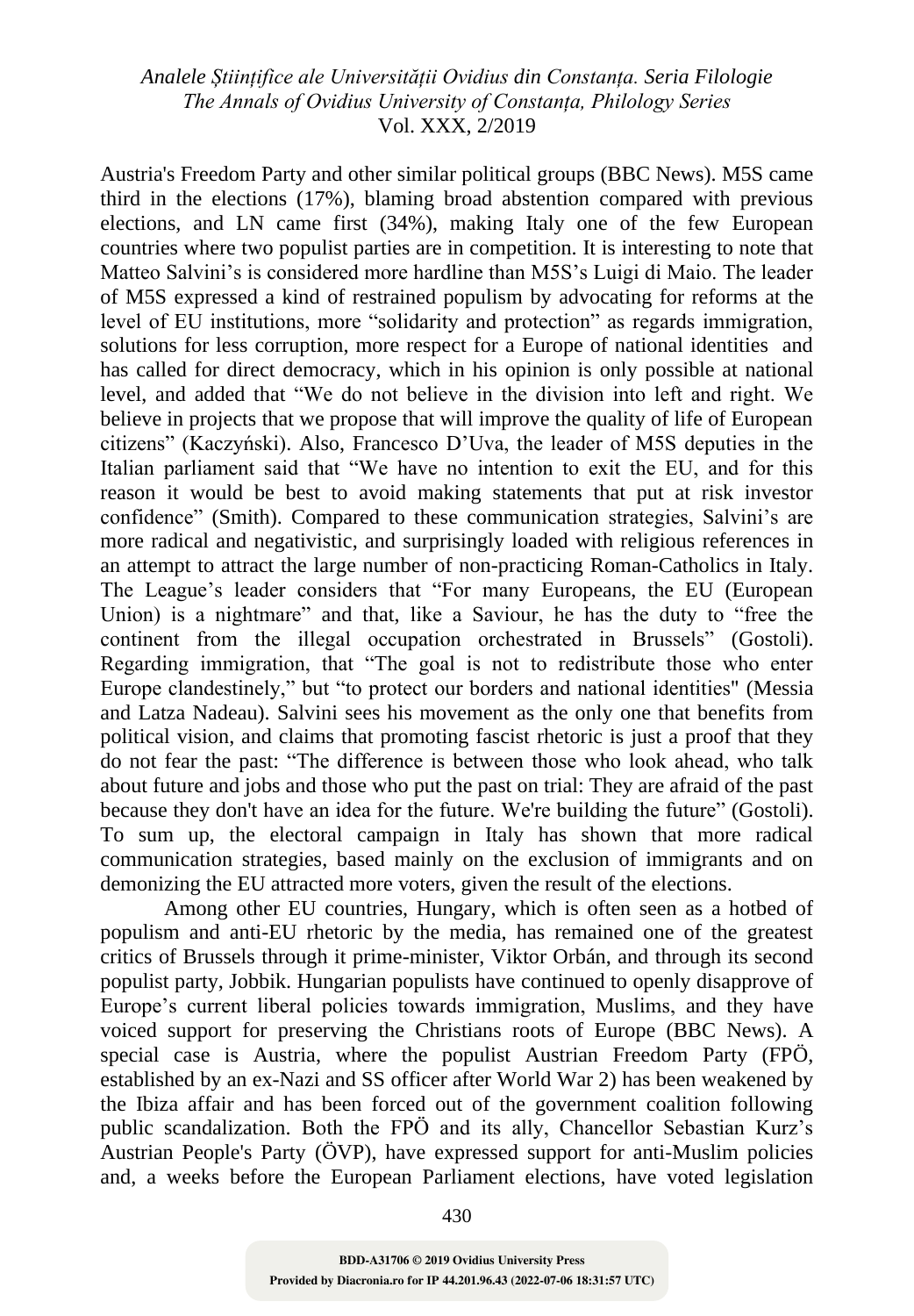banning religious symbols (headscarves) for young Muslim girls in primary school (BBC News).

### **Conclusion**

This article has presented the theory behind the communication strategies used by populists, followed by relevant examples of different types of strategies from the campaign for the European Parliament elections of May 2019. The necessity for our approach is given by the current political context in Europe, where there is increasing concern that the rise of populism is dominant in the narrative about the crisis of democracy. Our analysis of selected examples has confirmed that populist candidates tend to ignore manners, politeness or any rules of dialogue and use offensive and aggressive communication strategies more often than not. When populists use an advocative approach, they do not back up their assertions using facts or palpable arguments but they rely on emotional discourse and generalizations.

Alessandro Nai suggests that this negativity of populists' campaigns is likely to play a role in the evolution of modern democracies, so it would be useful to extend our study in order to understand whether there is a logic in the way populist communication strategies have been used in recent years across the globe. According to Mazzoleni, the importance of the hybrid media context and hypermediatized environment in which populists deploy their strategies cannot be overstated, therefore the study of socially mediated populist communication can help us better understand its social and political implications. In the case of Europe, we can probably expect populism to continue to thrive in countries where they have obtained the best results following the elections, namely in France and Italy, if active measures are not taken in the media sector to limit their influence.

It is generally thought that the greater exposure of ordinary citizens to political news and rational political discussions could limit the influence of populist ideas. In this respect, the democratizing role of public media becomes extremely important (Petre 124). Finally, even though the political campaigns of European populists have not resulted in a massive shift of the preference of the public towards their undemocratic and irrational political logic, the fact that in the May 2019 European Parliament elections one quarter of the electors were attracted by populism should be taken as a serious alarm signal that a liberal and democratic Europe requires a healthier media environment.

#### **Works Cited**

- Aalberg, T., et al. *Populist Political Communication in Europe*. New York: Routledge, 2017.
- Baker, Peter C. *'We the people': the battle to define populism*. 10 January 2019. TheGuardian.com. 6 July 2019.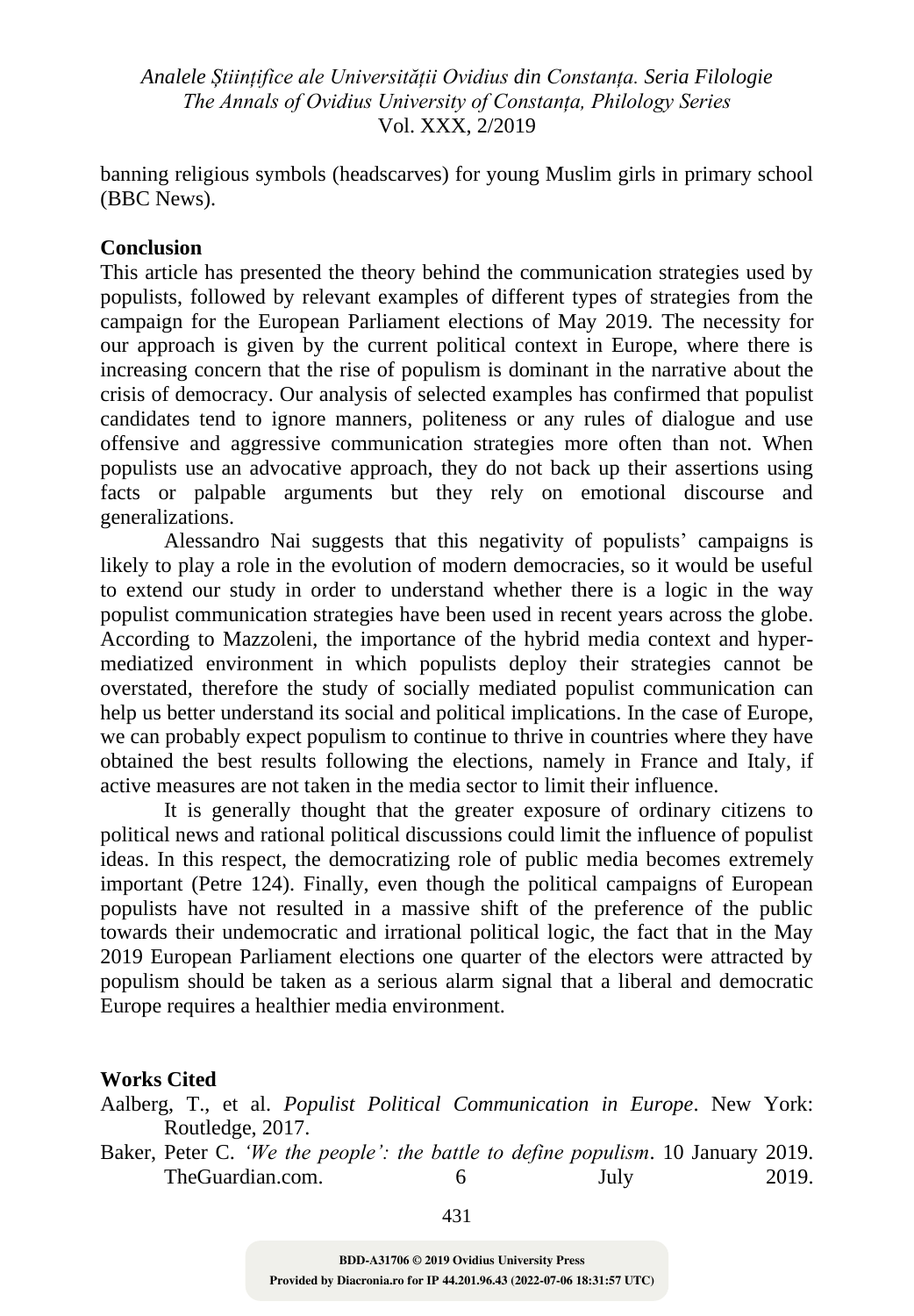<https://www.theguardian.com/news/2019/jan/10/we-the-people-the-battleto-define-populism>.

- BBC News. *Europe and right-wing nationalism: A country-by-country guide*. 24 May 2019. On-line article. 3 August 2019. <https://www.bbc.com/news/world-europe-36130006>.
- De Clercq, Geert. "France's Le Pen launches EU campaign with appeal to 'yellow vests'." *Reuters*. 13 January 2019. On-line article. 14 August 2019. <https://www.reuters.com/article/us-france-politics-farright/frances-le-penlaunches-eu-campaign-with-appeal-to-yellow-vests-idUSKCN1P70RO>.
- DW. "AfD demands radical EU reforms to avoid Germany's 'Dexit'." *Deutsche Welle*. 13 January 2019. On-line article. 13 August 2019. <https://www.dw.com/en/afd-demands-radical-eu-reforms-to-avoidgermanys-dexit/a-47066983>.
- —. "France's Marine Le Pen stokes anti-EU sentiment." *Deutsche Welle*. 22 February 2019. On-line article. 13 August 2019. <https://www.dw.com/en/frances-marine-le-pen-stokes-anti-eu-sentiment/a-47612444>.
- Gostoli, Ylenia. "European far-right populists rally with Matteo Salvini in Milan." *Aljazeera*. 19 May 2019. On-line article. 14 August 2019. <https://www.aljazeera.com/news/2019/05/european-populists-rallymatteo-salvini-milan-190518202914838.html>.
- Grieshaber, Kirsten. "German far-right dominates digital campaign for EU election." *The Times of Israel*. 18 May 2019. On-line article. 13 August 2019. <https://www.timesofisrael.com/german-far-right-dominates-digitalcampaign-for-eu-election/>.
- Haller, André. "How to deal with the Black Sheep? An evaluation of journalists' reactions towards intentional self-scandalization by politicians." *Journal of Applied Journalism and Media Studies* 3.4 (2015): 435-451.
- —. "Why Scandals are vital in Populist Communication." *populismobserver.com*. 28 January 2016. On-line article. 3 August 2019. <https://populismobserver.com/2016/01/28/why-scandals-are-vital-inpopulist-communication/>.
- Ionescu, Ghita and Ernest Gellner. "Introduction." Ionescu, Ghita and Ernest Gellner. *Populism: Its Meaning and National Character*. London: Weidenfeld & Nicolson, 1969. 1-5.
- Jagers, J. and Walgrave S. "Populism as Political Communication Style: An Empirical Study of Political Parties' Discourse in Belgium." *European Journal of Political Research* 46.3 (2007): 319–45.
- Kaczyński, Piotr. "The Five Star Movement's attempt to create a European Parliament group." *Euractiv*. 18 February 2019. On-line article. 14 August 2019. <https://www.euractiv.com/section/eu-elections-2019/opinion/thefive-star-movements-attempt-to-create-a-european-parliament-group/>.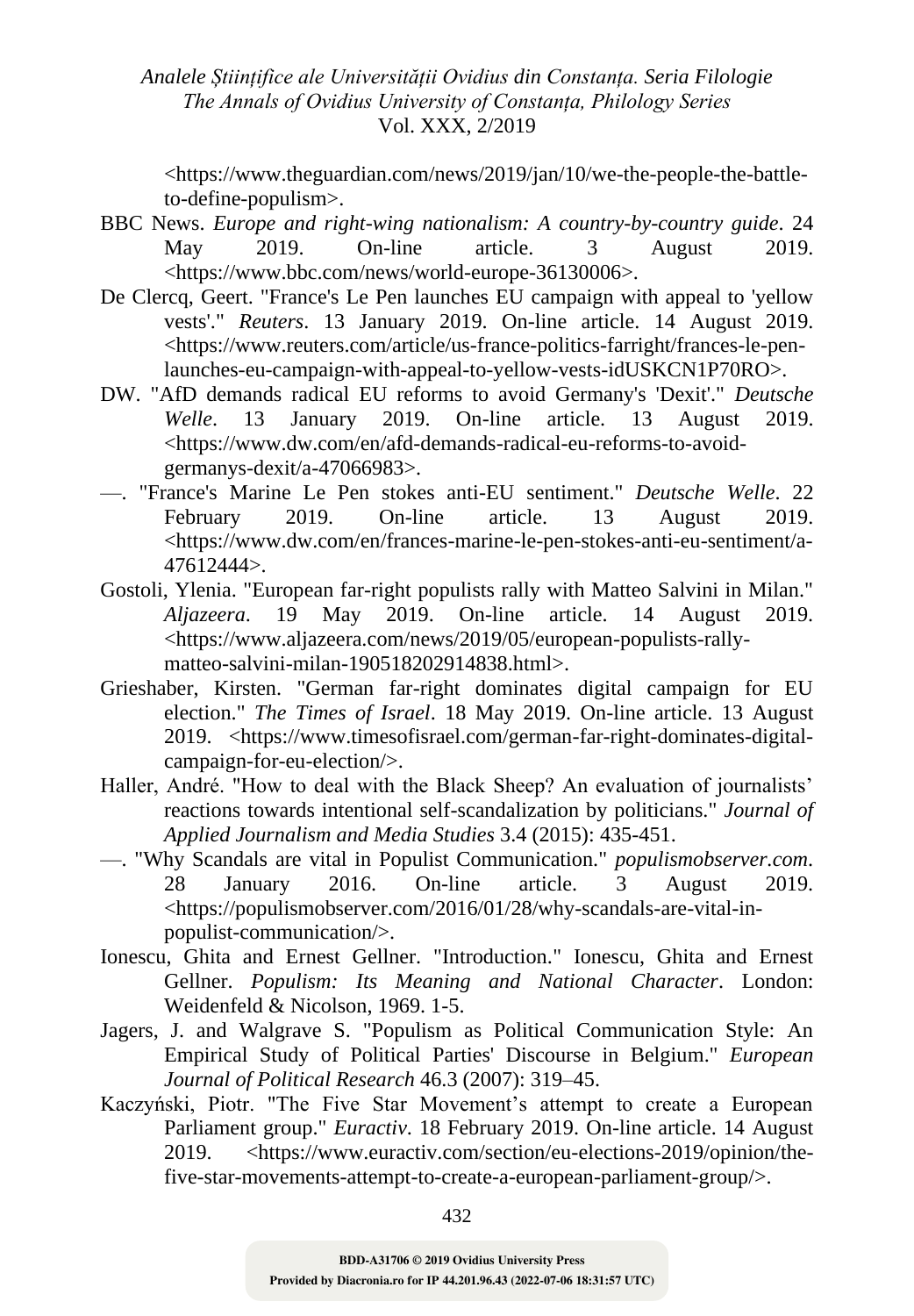- Kirby, Jen. *The "Green wave" and 4 other takeaways from the European parliamentary elections*. 28 May 2019. On-line article. 6 July 2019. <https://www.vox.com/2019/5/28/18642498/european-parliamentelections-2019-takeaways-greens-salvini-brexit-eu>.
- MacGregor, Marion. "A plan to stop immigration: Germany's AfD party." *Infomigrants*. 11 July 2019. On-line article. 13 August 2019. <https://www.infomigrants.net/en/post/17960/a-plan-to-stop-immigrationgermany-s-afd-party>.
- Marlowe, Lara. "Marine Le Pen: 'The EU is dead. Long live Europe'." *The Irish Times*. 23 February 2019. On-line article. 13 August 2019. <https://www.irishtimes.com/news/world/europe/marine-le-pen-the-eu-isdead-long-live-europe-1.3801809>.
- Mazzoleni, Gianpietro and Roberta Bracciale. "Socially mediated populism: the communicative strategies of political leaders on Facebook." *Palgrave Communications* 4.1 (2018): 1-10.
- Messia, Hada and Barbie Latza Nadeau. "Matteo Salvini seeks to unite Europe's far-right ahead of EU elections." *CNN*. 8 April 2019. On-line article. 14 August 2019. <https://edition.cnn.com/2019/04/08/europe/matteo-salvinifar-right-european-elections/index.html>.
- Müller, Jan-Werner. *What is Populism?* Philadelphia: University of Pennsylvania Press, 2016. Paperback.
- Munteanu, Ana-Maria. "Re-Centering Human Agency In The Age Of Knowledge. Technologies And The Role And Scope Of The Humanities Andsocial Sciences." *International Journal of Cross-Cultural Studies and Environmental Communication* 6.2 (2017): 45-55.
- Nai, Alessandro. "Fear and Loathing in Populist Campaigns? Comparing the Communication Style of Populists and Non-populists in Elections Worldwide." *Journal of Political Marketing* (2018): 1-32.
- Open Society Foundations. *Why the European Parliament Elections Matter*. March 2019. On-line article. 6 July 2019. <https://www.opensocietyfoundations.org/explainers/why-europeanparliament-elections-matter>.
- Petre, Raluca. "Public Service Media Between The State And The Public: Re-Centring Public Service Media Options For The New Democracies." *The Annals of Ovidius University of Constanța: Philology Series* XXIX.2 (2018): 121-126.
- Roth, Kenneth. *Human Rights Watch*. 2017. <https://www.hrw.org/worldreport/2017/country-chapters/dangerous-rise-of-populism>.
- Schulz, Florence. "AfD party congress: Back to a 'Europe of nations'." *Euractiv*. 15 January 2019. On-line article. 13 August 2019. <https://www.euractiv.com/section/eu-elections-2019/news/afd-partycongress-back-to-a-europe-of-nations/>.